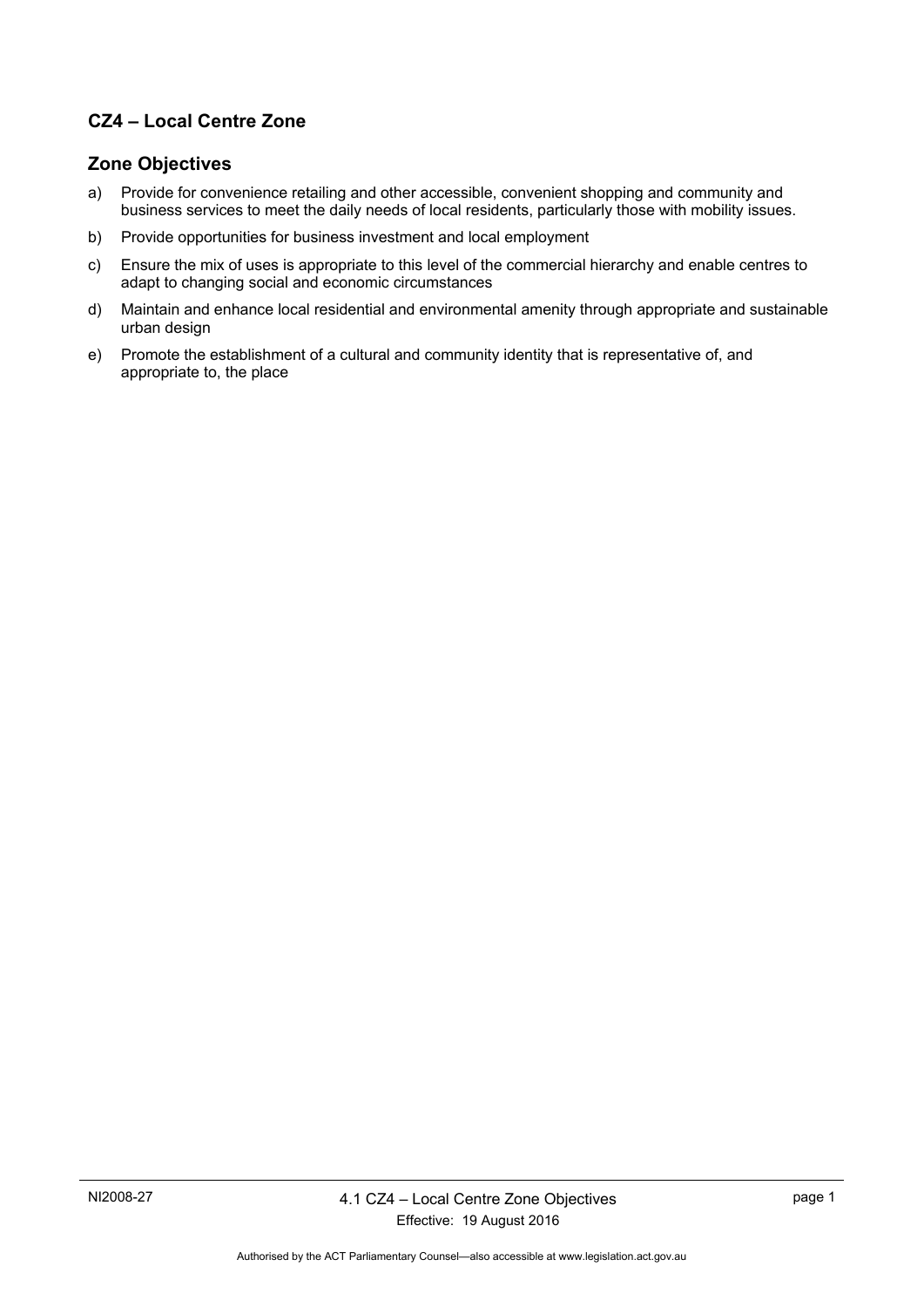# **CZ4 – Local Centre Zone Development Table**

| <b>EXEMPT DEVELOPMENT</b>                                                                                                                                                                        |                                                                                                 |  |
|--------------------------------------------------------------------------------------------------------------------------------------------------------------------------------------------------|-------------------------------------------------------------------------------------------------|--|
| Development approval is not required. Building approval may be required.                                                                                                                         |                                                                                                 |  |
| On leased land, development must be authorised by a lease.                                                                                                                                       |                                                                                                 |  |
| Development identified in the Planning and Development Act 2007 as exempt (see sections 133 and<br>134 of the Act and section 20 and schedule 1 of the Planning and Development Regulation 2008) |                                                                                                 |  |
|                                                                                                                                                                                                  |                                                                                                 |  |
| <b>ASSESSABLE DEVELOPMENT</b>                                                                                                                                                                    |                                                                                                 |  |
| Development application required.                                                                                                                                                                |                                                                                                 |  |
| On leased land, development must be authorised by a lease.<br><b>MINIMUM ASSESSMENT TRACK</b>                                                                                                    |                                                                                                 |  |
| <b>CODE</b>                                                                                                                                                                                      |                                                                                                 |  |
| Development listed below requires a development application and is assessed in the code track                                                                                                    |                                                                                                 |  |
| <b>Development</b>                                                                                                                                                                               |                                                                                                 |  |
| Varying a lease to do one or more of the following:                                                                                                                                              |                                                                                                 |  |
|                                                                                                                                                                                                  |                                                                                                 |  |
| 1. express or change the number of approved or lawfully erected units                                                                                                                            |                                                                                                 |  |
| 2. remove, relocate or change easements.                                                                                                                                                         |                                                                                                 |  |
| <b>MINIMUM ASSESSMENT TRACK</b>                                                                                                                                                                  |                                                                                                 |  |
|                                                                                                                                                                                                  | <b>MERIT</b>                                                                                    |  |
| Development listed below requires a development application and is assessed in the merit track,                                                                                                  |                                                                                                 |  |
| unless specified in schedule 4 of the Planning and Development Act 2007 (as impact track) or                                                                                                     |                                                                                                 |  |
| specified as prohibited development in a precinct map.                                                                                                                                           |                                                                                                 |  |
|                                                                                                                                                                                                  | <b>Development</b>                                                                              |  |
| ancillary use                                                                                                                                                                                    | NON RETAIL COMMERCIAL USE                                                                       |  |
| car park                                                                                                                                                                                         | parkland                                                                                        |  |
| <b>COMMUNITY USE</b>                                                                                                                                                                             | pedestrian plaza                                                                                |  |
| consolidation                                                                                                                                                                                    | <b>RESIDENTIAL USE</b>                                                                          |  |
| demolition                                                                                                                                                                                       | recyclable materials collection                                                                 |  |
| development in a location and of a type identified                                                                                                                                               | restaurant                                                                                      |  |
| in a precinct map as additional merit track                                                                                                                                                      |                                                                                                 |  |
| development                                                                                                                                                                                      |                                                                                                 |  |
| guest house                                                                                                                                                                                      | service station<br><b>SHOP</b>                                                                  |  |
| home business                                                                                                                                                                                    |                                                                                                 |  |
| indoor entertainment facility<br>indoor recreation facility                                                                                                                                      | sign                                                                                            |  |
| industrial trades                                                                                                                                                                                | subdivision                                                                                     |  |
|                                                                                                                                                                                                  | temporary use                                                                                   |  |
| light industry                                                                                                                                                                                   | varying a lease (where not prohibited, code track<br>or impact track assessable)                |  |
| minor road                                                                                                                                                                                       | veterinary hospital                                                                             |  |
| minor use                                                                                                                                                                                        |                                                                                                 |  |
| <b>MINIMUM ASSESSMENT TRACK</b>                                                                                                                                                                  |                                                                                                 |  |
| <b>IMPACT</b>                                                                                                                                                                                    |                                                                                                 |  |
|                                                                                                                                                                                                  | Development listed below requires a development application and is assessed in the impact track |  |
|                                                                                                                                                                                                  |                                                                                                 |  |
| Development that is not:<br>1.                                                                                                                                                                   |                                                                                                 |  |
| a. Exempt, code track or merit track development (see section 132 of the Planning and                                                                                                            |                                                                                                 |  |
| Development Act 2007); or                                                                                                                                                                        |                                                                                                 |  |
| Prohibited development, other than development that is permitted under s137 of the<br>b.                                                                                                         |                                                                                                 |  |
| Planning and Development Act 2007.                                                                                                                                                               |                                                                                                 |  |
| Development specified in schedule 4 of the Planning and Development Act 2007 and not listed<br>2.                                                                                                |                                                                                                 |  |
| as a prohibited use in this table.                                                                                                                                                               |                                                                                                 |  |
|                                                                                                                                                                                                  |                                                                                                 |  |
| 3.<br>Development that is authorised by a lease and listed as a prohibited use in this table.                                                                                                    |                                                                                                 |  |
| Development declared under section 124 or section 125 of the Planning and Development Act<br>4.                                                                                                  |                                                                                                 |  |
| 2007 and not listed as a prohibited development in this table.                                                                                                                                   |                                                                                                 |  |
|                                                                                                                                                                                                  |                                                                                                 |  |